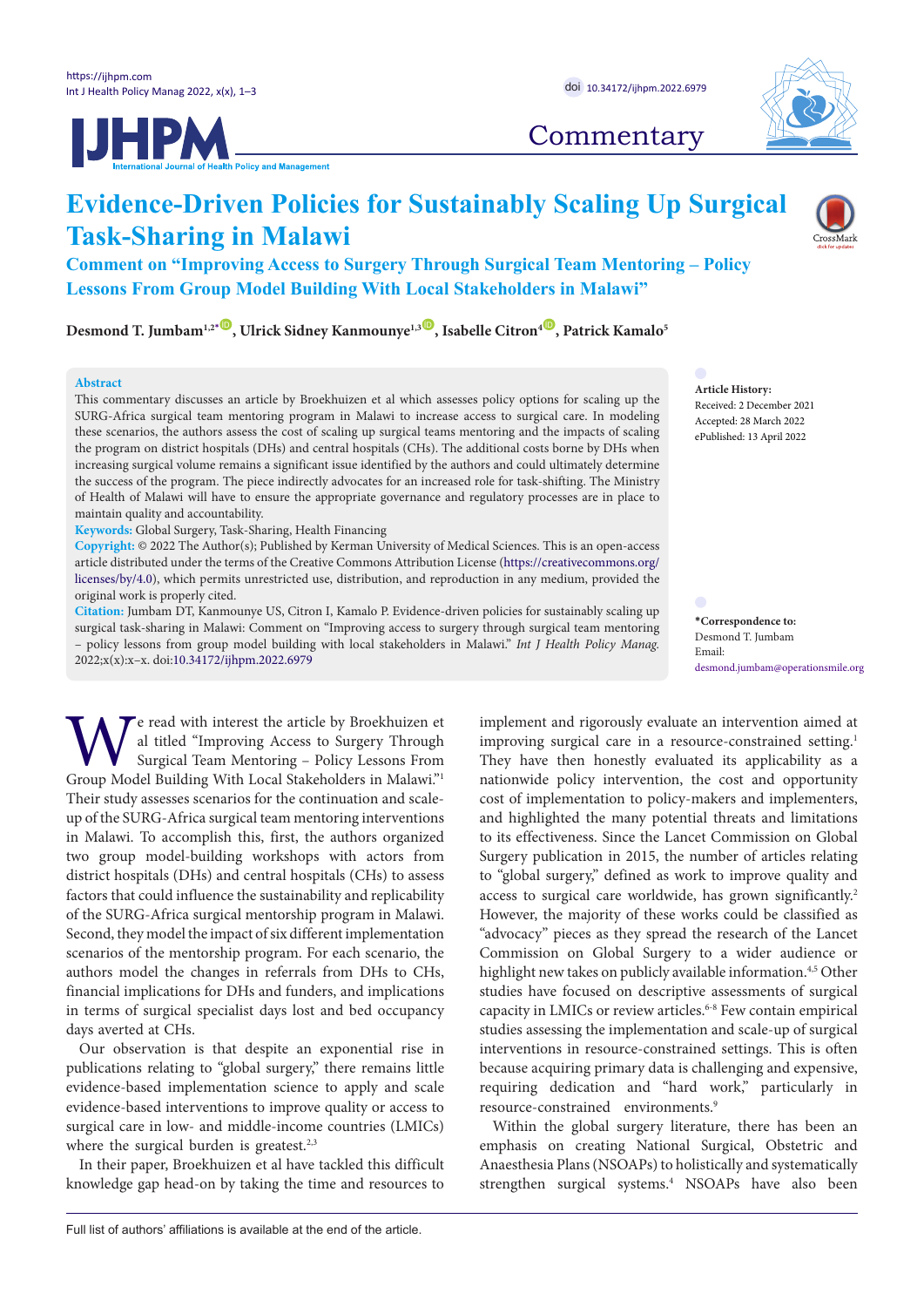advocated to avoid the pitfalls of vertical disease programming and to create an overarching strategy to tackle each of the World Health Organization (WHO) health system building blocks (service delivery, personnel, infrastructure and consumables, financing, information technology, leadership, and governance) as it relates to surgical care.<sup>10-12</sup> Such plans have been created in several countries, including Pakistan, Zambia, Tanzania, Rwanda, and more[.11-14](https://www.zotero.org/google-docs/?9ROBro) However, despite the increased interest from Ministries of Health, particularly in Africa, to develop NSOAPs, there remains a severe lack of evidence-based implementation science on implementing and scaling effective interventions to be included as policy within NSOAPs[.3](https://www.zotero.org/google-docs/?0RgUnn) NSOAPs have effectively built coalitions in the surgical community and serve as an advocacy tool to promote the inclusion of surgery in National Health Plans.<sup>11</sup> However, their effectiveness as truly implementable, effective policy documents is limited by this lack of evidence of what to contain within them. Although their article could be interpreted as dense or difficult to read, it is rigorous analyses such as these by Broekhuizen et al, that takes time and expertise to develop and interpret, that will significantly contribute to the implementation science literature and will form the substrate to take NSOAPs from a tool of advocacy to a credible tool for policy and ultimately tangible improvement in the surgical system.

In their group modelling exercise, the authors demonstrate the complexities of the healthcare system. The context and threats to the effectiveness of their intervention are then expanded on again in the discursive part of the paper. The number of threats to effective implementation are perhaps evidence of the inherently limited impact of programs that touch only one area of the complex healthcare system, in this case, the area of mentorship of existing personnel. In addition to the threats mentioned in this article, several health system building blocks need to be addressed in a coordinated way if the program is to sustain its impact.

#### **Financing**

The financing piece of the health system is often the most crucial and consequential. The authors' quote, "*implementers*  [...] should focus on finding ways to incentivize actors so that *new (beneficial) behavior emerge*," Broekhuizen et al point to a threat to the effectiveness of their intervention being a lack of incentives for both the CHs and the DHs involved[.1](https://www.zotero.org/google-docs/?7PAlBS) For 90% of DHs in the southern region (where data is actual and not estimated) and over 50% of all DHs overall, the cost of performing surgeries outweighs the cost of referral and the reimbursement from the government (See Figure 5 of their article).<sup>1</sup> As such, every additional surgery performed at the hospital is loss-making. This is in the context of many DHs already on the brink of insolvency, relying on donor funds and credit. The authors therefore propose an output-based or performance-based resource allocation to compensate DHs for the additional costs due to increased surgical volume.

The recommendation for output-based resource allocation for surgery needs to be examined in the current Malawi health financing situation. Currently, Malawi spends approximately US\$39 per capita per year on essential healthcare, a majority of which is from donor funding.[15](https://www.zotero.org/google-docs/?uuv2cX) For the DHs to increase their surgical volume and reduce referrals sustainably, the reimbursement for surgical services must be increased to match costs and overcome the financial disincentive to operate at the DH. While Broekhuizen et al consider the cost of scaling up the mentoring intervention in their model, they do not consider the additional costs of increased surgical volume and the cost of adequate reimbursement, which likely far outstrips the cost of scaling up the mentorship program alone[.1](https://www.zotero.org/google-docs/?StIbuN) Particularly in a resource-constrained setting, calculation of these additional costs will be crucial to informing policy decisions.

As well as the disincentive to reduce referrals for the DHs, the authors also acknowledge that for the CHs, the immediately noticeable effect of the program may be the absence of mentors. In contrast, the reduced bed days which may result from decreased referrals may be subtle and not be attained until a year or more into the program. The authors have not suggested how these disincentives to the mentorship program are to be overcome. It is commendable of the authors to be so open about this limitation. A clear strategy to incentivize increasing surgical capacity at the DH and incentivize the mentorship program at the CH is required if the program is to work sustainably.

# **Governance**

The SURG-Africa program consisted of mentorship of non-specialists to expand the surgical volume and decrease referrals to CHs in Malawi. The program, therefore, reinforces the important role of task-sharing/-shifting in increasing the surgical workforce density in LMICs and Malawi.<sup>16,17</sup> However, as in many other contexts, this brings its own ethical challenges. Training of physicians is routed in basic sciences starting from undergraduate level up to specialisation. Nonphysician training, including this mentorship program, lacks this component and concentrates on skills building. Most clinical decision making builds on an understanding of the basic sciences and pathology. This may be deficient in a skillbased mentorship program. However, once non-physicians have been trained to conduct some surgeries, there becomes a thin line on what they can do, and what their limits are. The Malawian legislator therefore needs to establish clear guidelines to make sure that non-physicians do not go beyond their scope of work but also that there is accountability. Should a non-physician clinician follow a surgeon's recommendation if they disagree with it and are at risk of litigation even if they follow the surgeon's recommendation? Given the unsolved questions around governance in task shifting, it is difficult for the Malawian patient to truly consent to their treatment without knowing who is ultimately responsible for their care. Therefore, the ethical and legal frameworks around task-shifting must be considered as interventions focused on scaling up task-shifting/sharing are considered in national policies to improve access to surgical care. In Malawi, taskshifting/sharing has been successfully used to scale up the treatment of other conditions such as HIV/AIDS.[18,19](https://www.zotero.org/google-docs/?dgRaCA) Lessons from task-shifting for such conditions, as well as lessons in surgical task shifting from other countries, could be